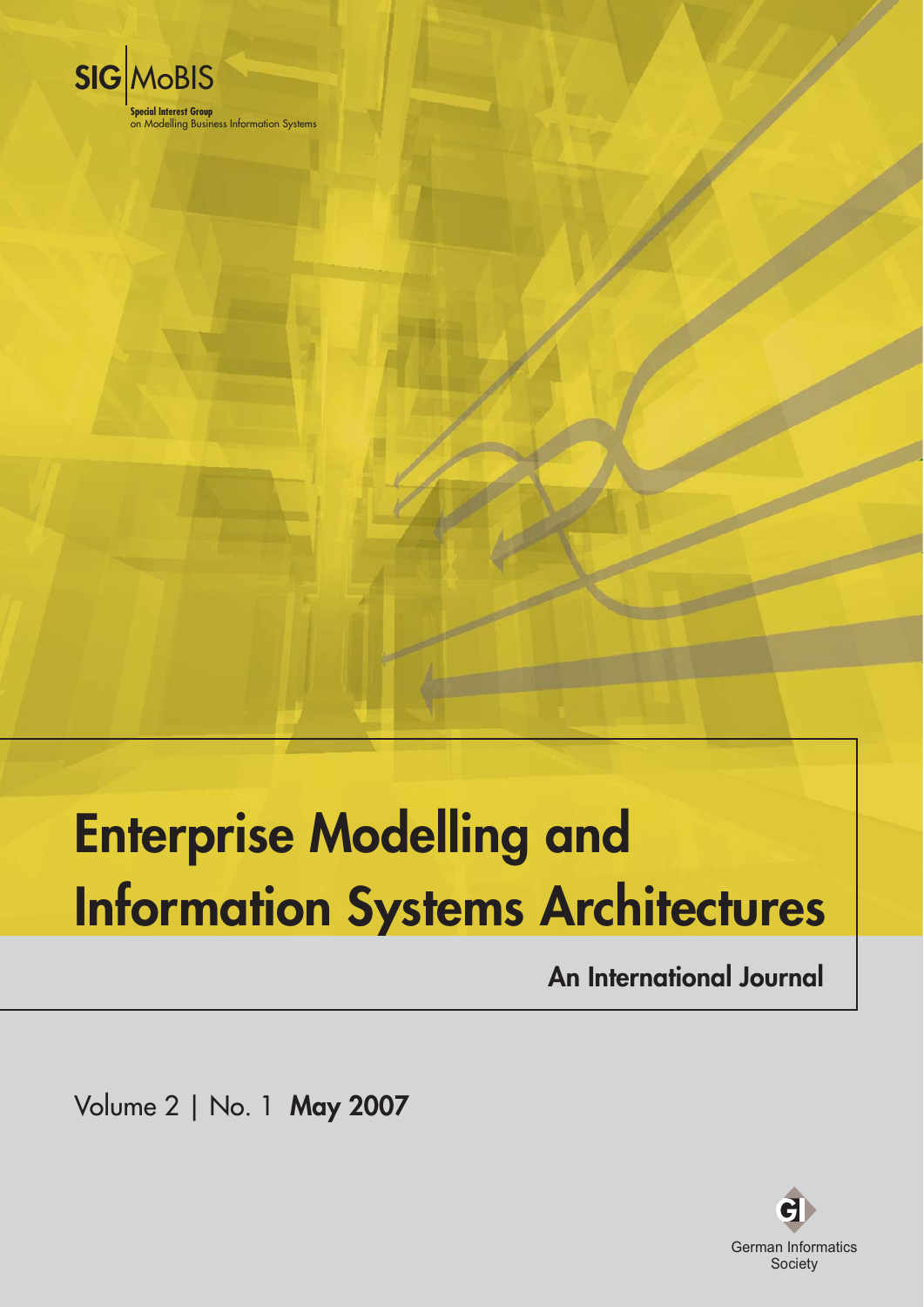Paper Submission // July 6, 2007

## 2nd International Workshop on **Enterprise Modelling** and Information Systems Architectures

**Concepts and Applications** 

### **Call for Papers**

#### **Objectives**

The strategic importance of modelling is recognized by an increasing number of companies and public agencies. Enterprise modelling delivers the 'blueprints' for codesigning organisations and their information systems, so that they complement each other in an optimal way. Achieving this interplay requires a multi-perspective approach that takes into account technical, organisational and economic aspects. It also recommends the cooperation of researchers from different fields such as Information Systems, Business Informatics, and Computer Science.

#### **Paper Submission**

Authors are invited to submit papers limited to 14 pages in length formatted according to the GI Lecture Notes in Informatics (LNI) style guide by July 6th, 2007. Accepted papers will be published in the GI LNI series, and selected papers will be invited for submission to renowned journals.

#### **Subject and Topics**

The workshop will address all aspects relevant for enterprise modelling and for the design of information systems architectures. It will provide an international forum to explore new avenues by combining the contributions of different 'schools' of Information Systems, Business Informatics, and Computer Science. Therefore, the workshop is open for a broad range of subjects. Possible topics include, but are not limited to:

- · enterprise modelling: languages, methods, and tools
- · reference models
- patterns for enterprise modelling (e.g., process patterns)
- modelling services and service compositions in serviceoriented architectures
- process modelling in process-aware information systems
- component-oriented software architectures
- model-driven system development
- model analysis and simulation  $\bullet$
- ontologies for enterprise modelling  $\bullet$
- model evolution, model life cycle management  $\bullet$
- management of model variants and versions  $\bullet$
- model quality (e.g., compliance between the system and model level)
- modelling cross-organizational cooperation  $\bullet$
- emerging areas (e.g., value-based modelling)  $\bullet$
- · communities for developing open reference models



More information and reaistration on www.icb.uni-due.de/emisa07

The workshop is jointly organized by the GI Special Interest Group on Modelling Business Information Systems<br>(GI-SIG MobIS) and the GI Special Interest Group on Design Methods for Information Systems (GI-SIG EMISA)



**Special Interest Group**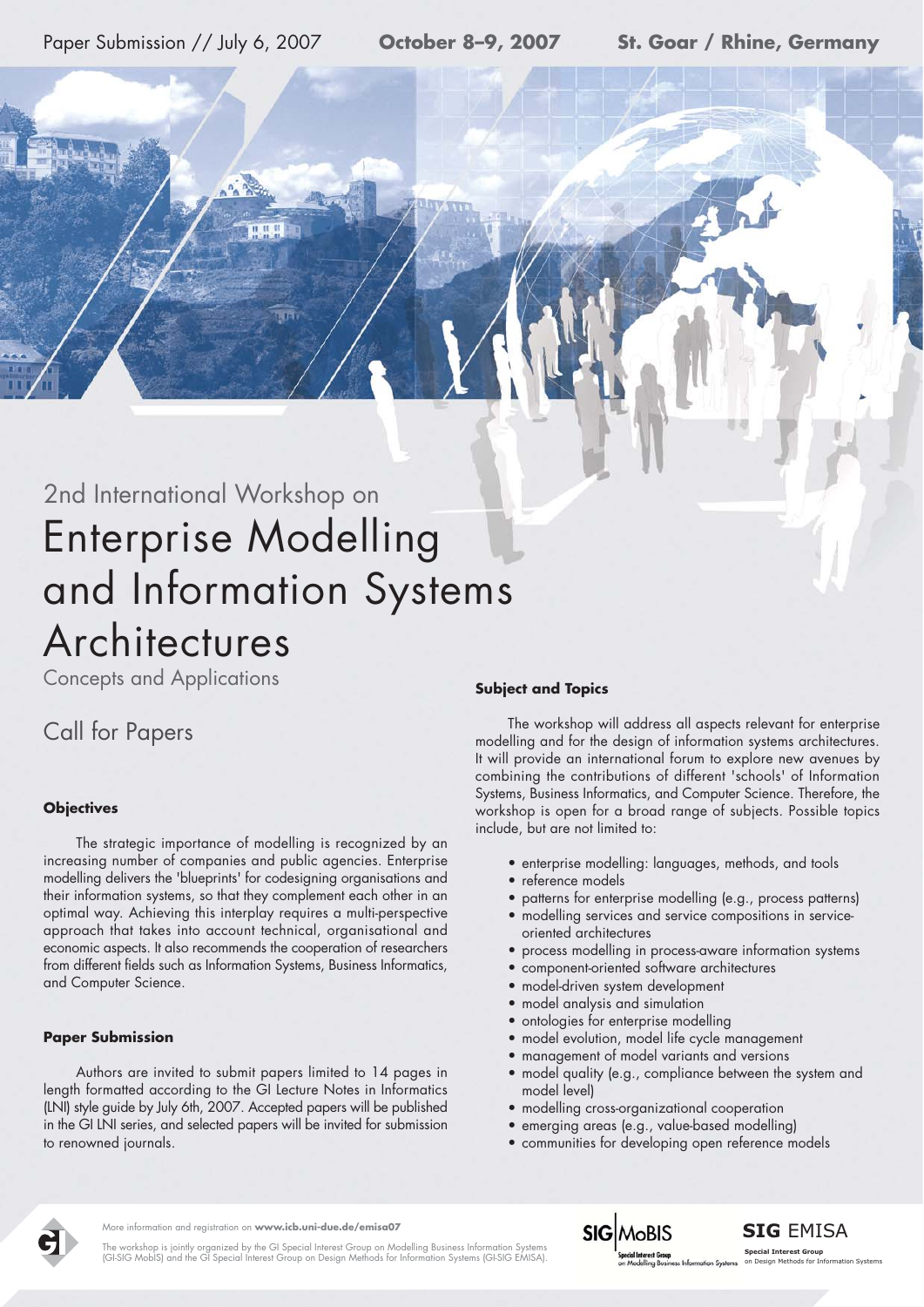**Table of Contents** 

| <b>Editorial Preface</b>                                      | 02 |                                                                                                              |
|---------------------------------------------------------------|----|--------------------------------------------------------------------------------------------------------------|
| Jörg Ackermann                                                | 03 | Using a Specification Data Model for<br>Specification of Black-Box Software<br>Components                    |
| Rainer Berbner, Tobias Grollius,<br>Nicolas Repp, et al.      | 14 | Management of Service-oriented<br>Architecture (SoA)-based Application<br>Systems                            |
| Thouraya Bouabana-Tebibel                                     | 26 | <b>Object Dynamics Formalization Using Object</b><br><b>Flows within UML State Machines</b>                  |
| Farhad Arbab, Frank de Boer, 40<br>Marcello Bonsagnue, et al. |    | Integrating Architectural Models - Symbolic,<br>Semantic and Subjective Models in<br>Enterprise Architecture |
| <b>Conference Reports</b>                                     | 58 | 2nd Workshop on Meta-Modelling and<br>Ontologies (WoMM'06)                                                   |
|                                                               |    | Data Warehousing 2006 - Integration,<br>Information Logistics and Architecture<br>(DW'06)                    |
| <b>Imprint</b>                                                | 60 |                                                                                                              |
| <b>Editorial Board</b>                                        | 61 |                                                                                                              |
| <b>Guidelines for Authors</b>                                 | 62 |                                                                                                              |